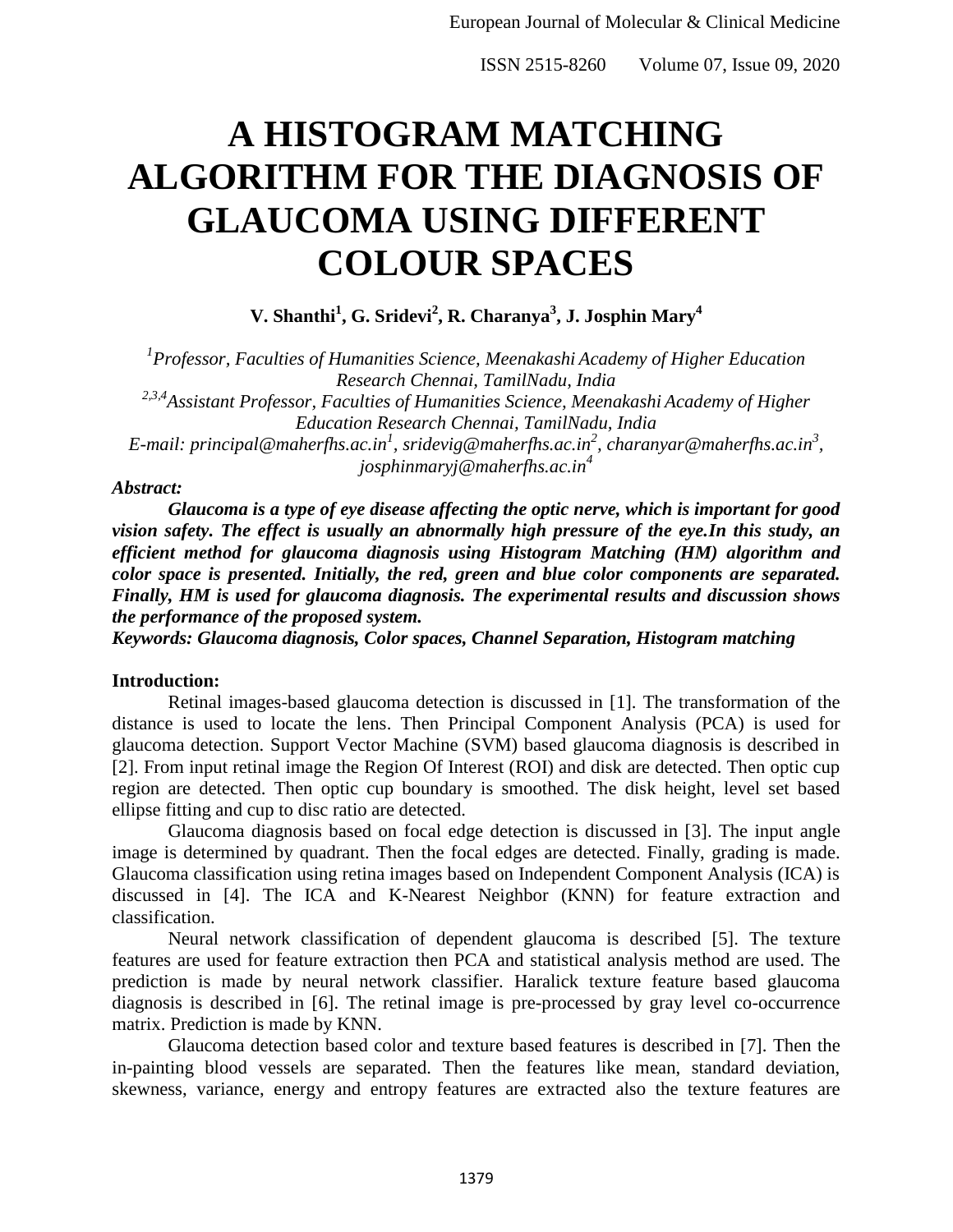extracted. Prediction is made by SVM and artificial neural network. Texture feature extraction based glaucoma detection is discussed in [8]. The input images are pre-processed by extraction of red cannel and contrast adjustment. The ROI region is extracted by using k- means clustering, Hough transform and morphological operation technique. The features are extracted by gray level co-occurrence matrix and markov random field least estimates. Finally, the prediction is made by SVM [9-10].

A histogram matching algorithm for the diagnosis of glaucoma using different colour spaces is presented in this study. The rest of the text is arranged: The methods and materials of glaucoma detection are described in section 2. Section 3 explains the experimental findings are discussed. The last section concludes the glaucoma diagnosis system.

#### **Methods and Materials:**

Initially, in the fundus input images the red, green and blue color components are separated by using color spaces. The separated color components are classified by using HM. Figure 1 shows the implementation of proposed system.



#### **Color spaces**

CMYK uses subtractive color mixings in the printing process, as it specifies what types of ink are needed for the light that reflects from the substrate and through the ink to create a color. The specific color spaces on the model RGB include sRGB, Adobe RGB, ProPhotoRGB, sc RGB, and CIE RGB.An abstract mathematical model is a "color model" which describes how colors can be represented as numeric multiples.A color space is a particular color organization. It offers reproducible color representations, both in analog and in digital representations, in accordance with physical interface profiling.The transformation of the color representation from one basis to the other is a color space transfer. The goal is generally to make the translated image look as much as possible like the original in the conversion of a picture which is depicted in a single color space to another color space.

#### **HM based Classification:**

The histogram matching or histogram consistency in the image processing is an image transformation such that the histogram is compatible with the histogram. An essential case where the histogram described is uniformly distributed is the well-known histogram equalization procedure. The histogram matching can be used as a relative detector calibration technique for balancing sensor responses. It is ideal for normalization of two images, when the images were collected by separate sensors, atmospheric conditions, or global lighting at the same location. In typical real world applications, Matching histogram can only be approximated by using 8 bit pixel values for that histogram (discrete values in range [0, 255]). The output image will convert all pixels of a specific value into just one value.

#### **Results and Discussion:**

At first, the fundus input images the red, green and blue color components are separated by using color space method. The separated color components are classified by using HMM. Figure 2 shows the sample fundus image in the dataset.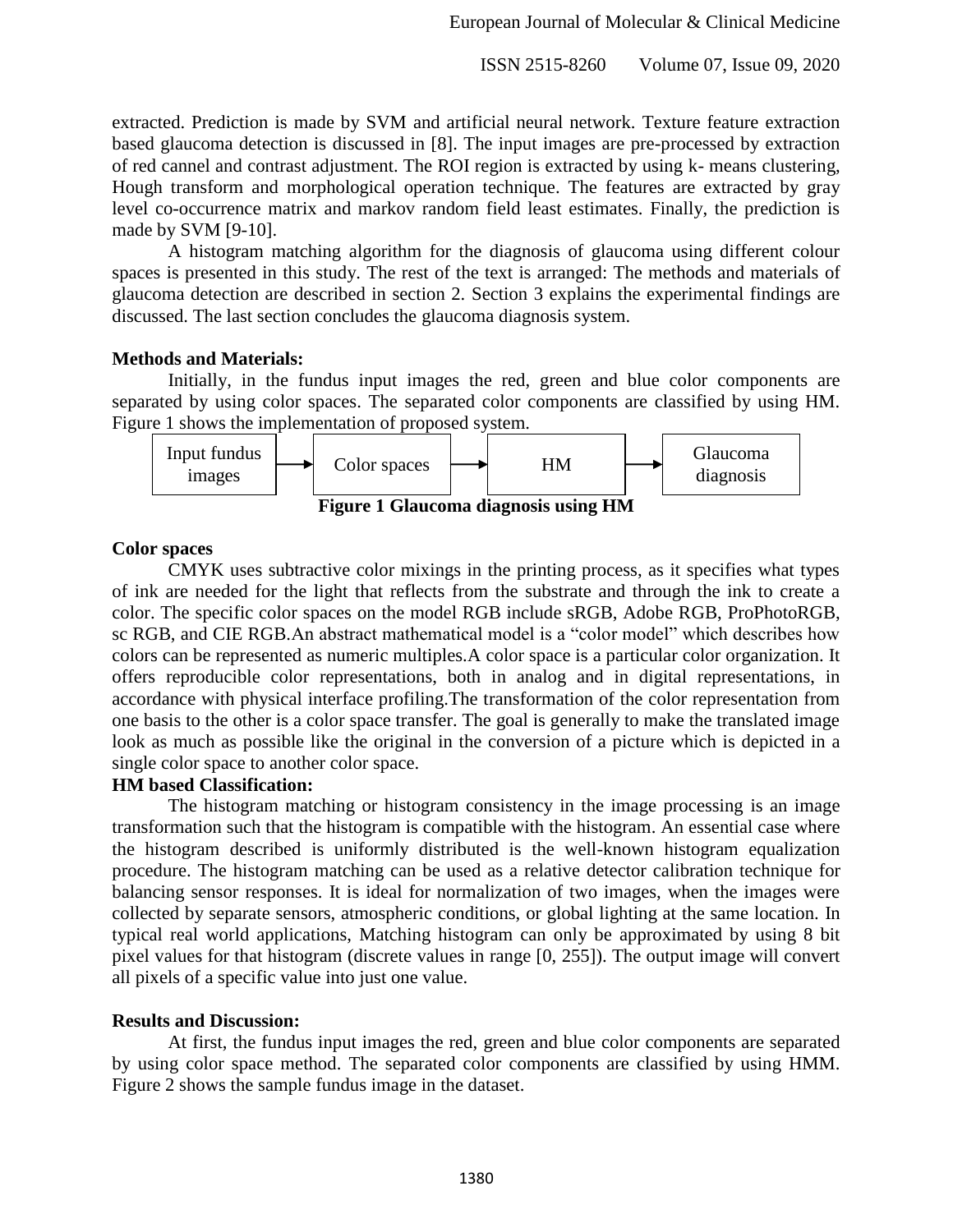

**Figure 2 Sample images in database**

The input fungus image is converted into red, green and blue color components are separated by using color space method. The HM is used for prediction. The Green component performs the classification. Figure 3 shows the original image and green color component images.



**Figure 3 Original image and green color component**

The red, green and blue color extract the sample features by colour. The HM model is used for prediction. The performance of HMM models are shown in figure 4.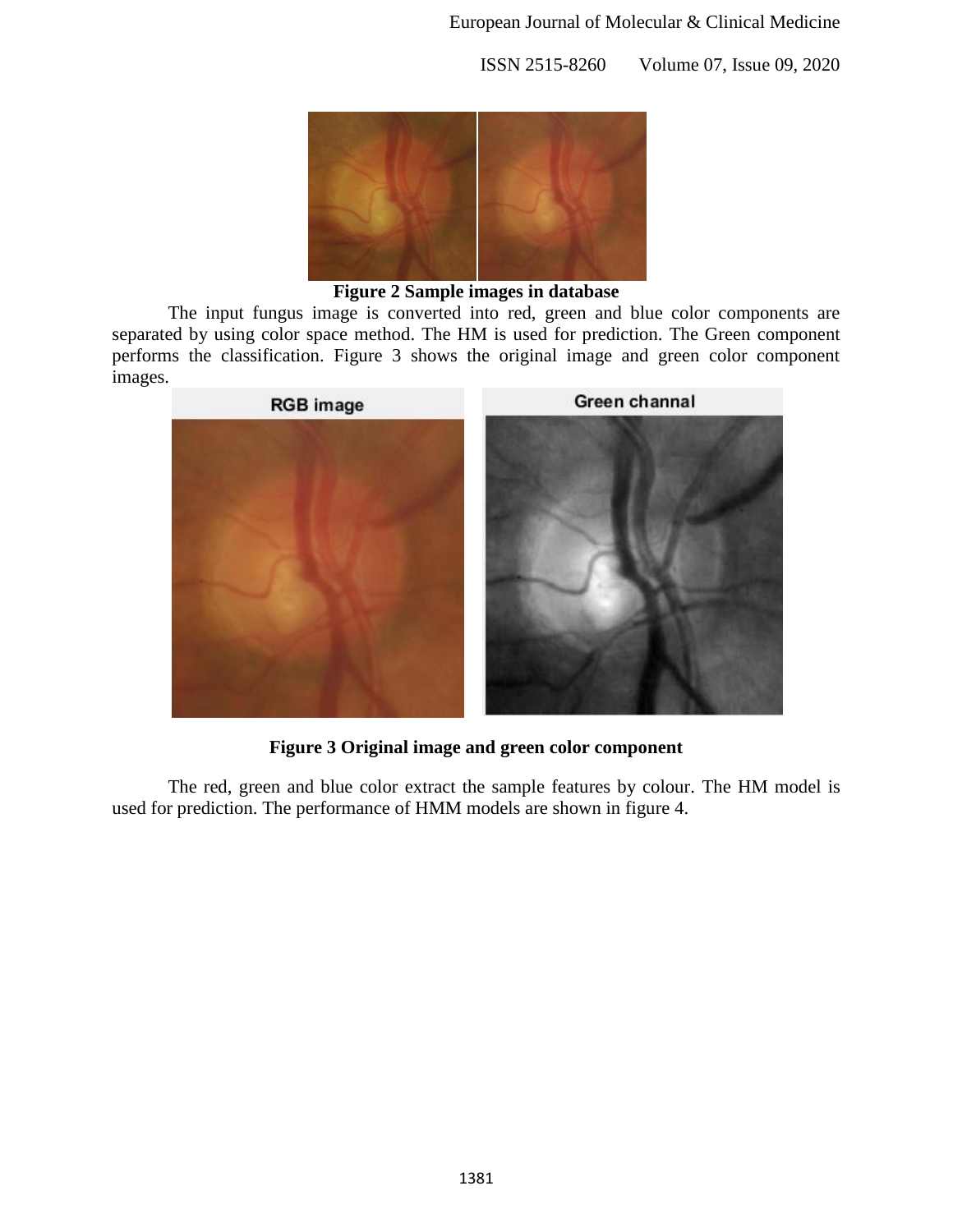

**Figure 4 Performance of proposed system**

It is apparent from the above figure that the method is accurate in classification of 91% and its sensitivity and specificity are 89% and 90% by using color channel separation and HMM classifier.

# **Conclusion**

A histogram matching algorithm for the diagnosis of glaucoma using different colour spaces is discussed. At first the red, green and blue channels are divided by colour spaces from the input fundus images. Then this separated green channelis given to HM for prediction. The system yields the classification accuracy of 91% and its sensitivity and specificity are 89% and 90%. The experimental findings are much higher classification accuracy by using color spaces and HM classifier.

# **Reference:**

- [1] Xiong, L., Li, H., & Zheng, Y. (2014, June). Automatic detection of glaucoma in retinal images. In 2014 9th IEEE Conference on Industrial Electronics and Applications (pp. 1016-1019). IEEE.
- [2] Cheng, J., Liu, J., Wong, D. W. K., Tan, N. M., Lee, B. H., Cheung, C., ... & Aung, T. (2011, August). Focal edge association to glaucoma diagnosis. In 2011 Annual International Conference of the IEEE Engineering in Medicine and Biology Society (pp. 4481-4484). IEEE.
- [3] Thangaraj, V., & Natarajan, V. (2017, June). Glaucoma diagnosis using support vector machine. In 2017 International Conference on Intelligent Computing and Control Systems (ICICCS) (pp. 394-399). IEEE.
- [4] Simonthomas, S., Thulasi, N., &Asharaf, P. (2014, February). Automated diagnosis of glaucoma using Haralick texture features. In International Conference on Information Communication and Embedded Systems (ICICES2014) (pp. 1-6). IEEE.